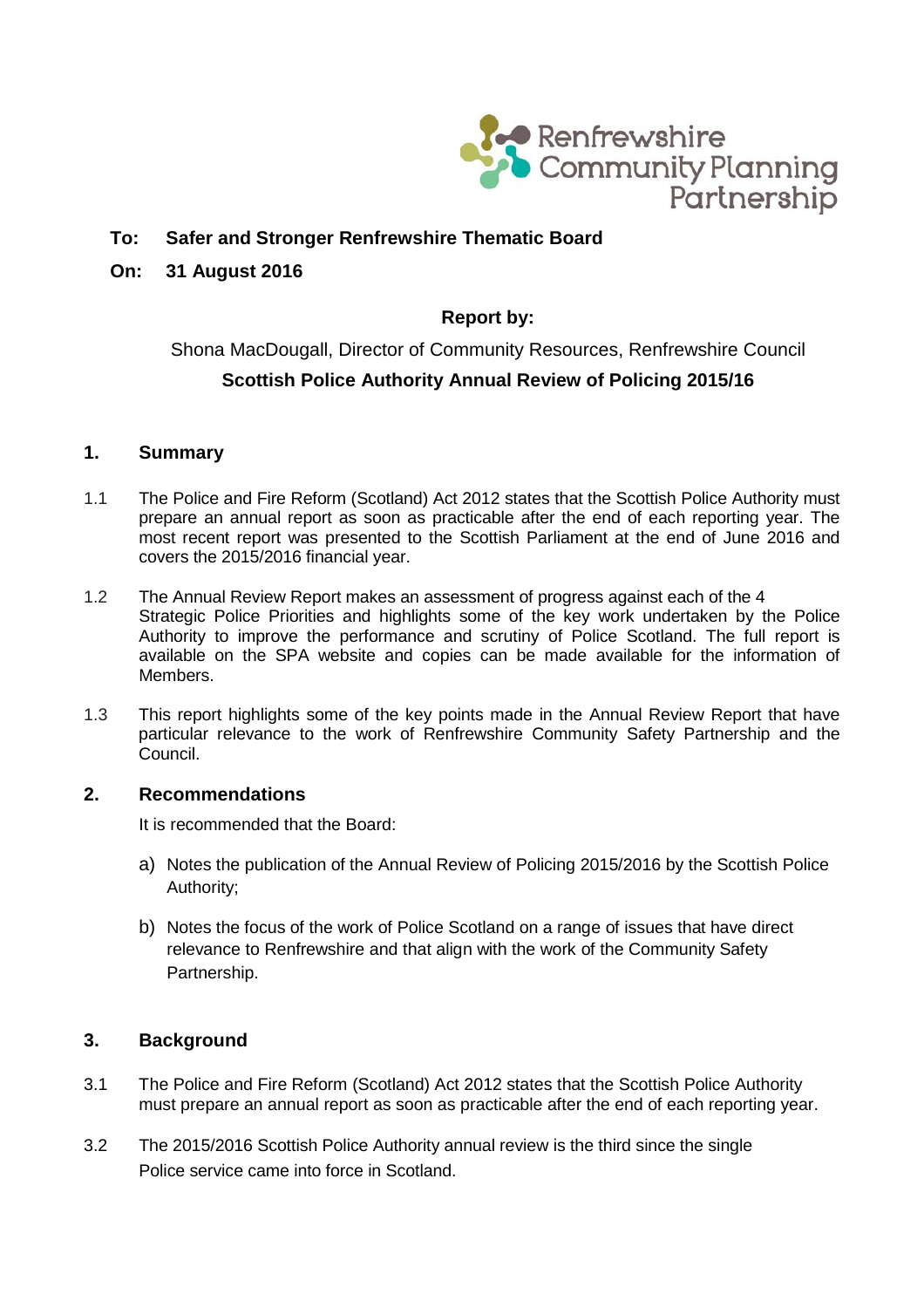- 3.3 The Scottish Police Authority (SPA) was established with the remit to ensure that the "people of Scotland receive the best policing possible." The SPA Board has a responsibility "to maintain, support and promote policing while.....holding the Chief Constable to account."
- 3.4 During the period of this review the Chief Constable changed, with Stephen House leaving the post and the appointment of Phil Gormley at the beginning of 2016.

# **4 Chair's Foreward & Chief Constable's Comments**

- 4.1 A number of themes that are of particular interest and relevance to the priorities being taken forward by the Community Planning Partnership come across strongly throughout the report – but in particular are a focus in both the SPA Chair's foreword (Andrew Flanagan) and the Chief Constable's comments (Phil Gormley):
	- Support for vulnerable people;
	- Support for missing persons;
	- Combating domestic abuse;
	- Child protection and combating child abuse;
	- Protection of communities;
	- Strengthening business and community resilience and combating terrorism;
	- Strengthening the approach to managing serious and violent offenders;
	- A commitment to equalities and diversity;
	- A commitment to improving procedures such as "Stop and Search";
	- A commitment to working in partnership.
	- 4.2 This focus should be welcomed by the Board is it aligns well with the priorities established by the wider Community Planning Partnership and supports the agenda that has been agreed in Renfrewshire to meet the needs of communities locally.

### **5. Strategic Police Priorities and Performance**

5.1 The work undertaken to deliver against the 4 current agreed Strategic Police priorities also aligns well with and supports agreed local priorities.

*Priority 1 – Make communities safer and reduce harm by tackling and investigating crime and demonstrating pioneering approaches to prevention and collaboration at a national and local level.*

- 5.2 The commitment to early intervention, prevention and partnership working established in this priority is central to the work of Renfrewshire Council's Community Safety Partnership, and is a key area where there is ongoing and effective partnership working with Police Scotland.
- 5.3 Much of the work provided as examples in the attached SPA Annual Review report is being implemented within Renfrewshire and the multi-agency, preventative focus with respect to reducing crime and other harms, as well as improving individual and community safety, security and wellbeing is central to the work of the Renfrewshire Community Safety Partnership Hub.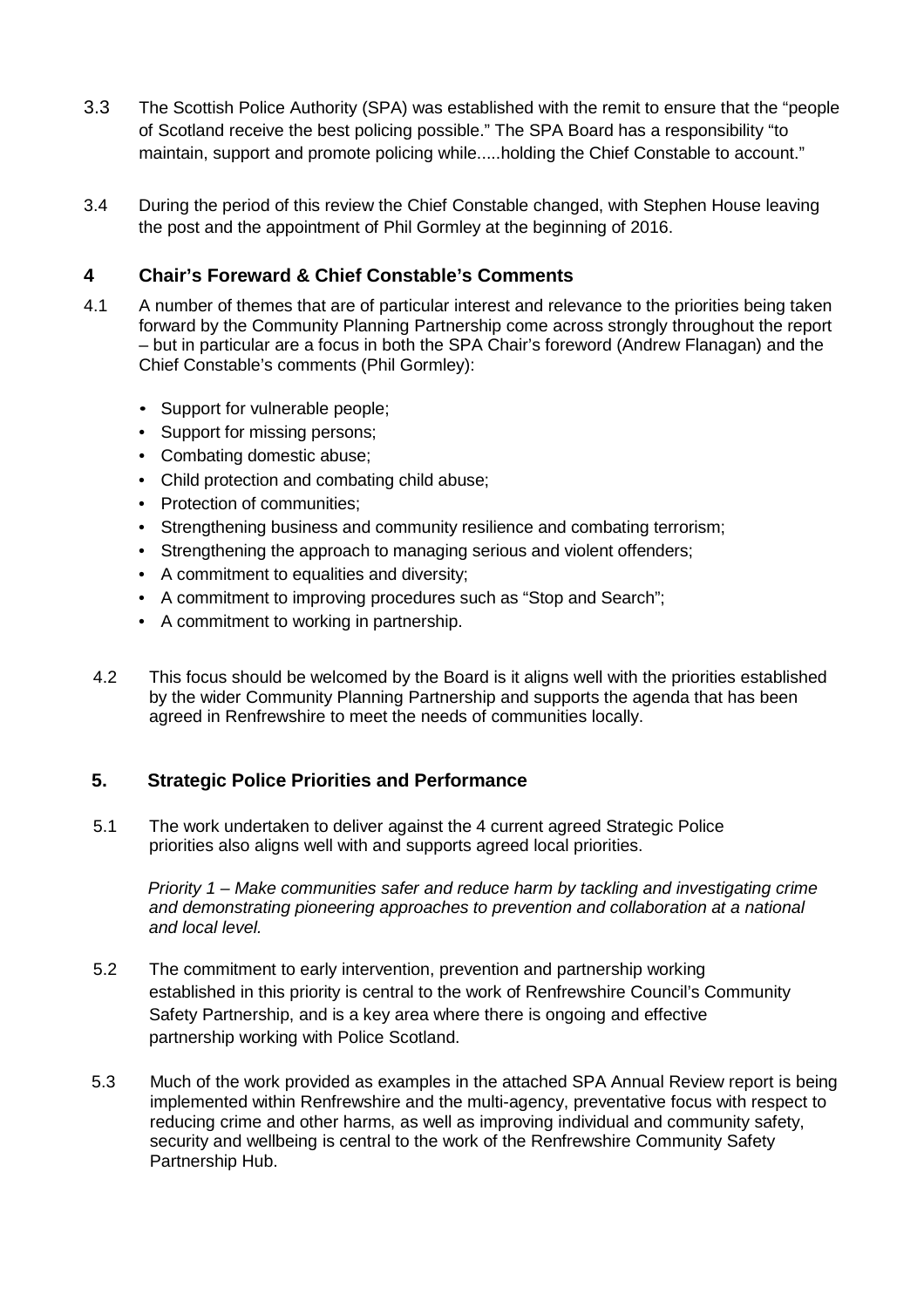- 5.4 Recorded crime in Scotland continues to fall and according to the report, stands at a 41 year low. These figures are also being reflected in Police scrutiny reports being presented locally at each Housing and Community Safety Policy Board.
- 5.5 Whilst not specifically mentioned in the report, this priority also links closely to the Multi Agency Risk Assessment Coordination (MARAC) group approach that has been established during the past year. Police Scotland chairs the Renfrewshire MARAC with the Renfrewshire Community Safety Partnership hub providing support and coordination. The SPA Annual Review report highlights that the number of recorded Domestic Abuse incidents nationally has decreased from 59,515 to 57,687. There is concern that these figures might continue to under represent the true number of incidences of domestic abuse in Scotland, however there is increasing confidence that the work now being carried out locally in partnership with Police Scotland is beginning to strengthen and improve support for individuals and families that are subject to domestic abuse.
- 5.6 The report also highlights the work being undertaken to tackle serious and organised crime and new and emerging threats including cyber crime. Members will be aware that the Council has established an Integrity group to examine this issue and to respond to this locally. Police Scotland have provided considerable help and support to this group including awareness raising, training and development for the group and other senior officers within the Council.

*Priority 2 – Strengthen Scotland's reputation as a successful and safe country by demonstrating excellence in effectively planning for and responding to major events and threats.*

- 5.7 The SPA Annual Review report notes that the threat from international terrorism has continued to exert a major influence on this area of policing activity. This is liable to continue to be the case following recent events in Nice, Turkey and Munich that have come since the events noted in the report – which occurred in Tunisia, Paris and Brussels. Renfrewshire Council has worked closely with Police Scotland at a local level to put in place arrangements that will support and protect local communities as far as possible. The local Counter Terrorism Prevent Group has now been established as a multi agency tasking group, with close support from Police Scotland and involving all of the key partners that are relevant in Renfrewshire.
- 5.8 Operation Darting Dolphins was a National Counter Terrorism Exercise run on 26<sup>th</sup> and 27<sup>th</sup> January 2016 and focused around INTU Braehead Shopping Centre. Renfrewshire Council were invited to observe and learn from the exercise, as were the Civil Contingencies Service through their partnership with the management of the Shopping Centre.

*Priority 3 – Provide an efficient, effective service focused on protecting frontline services, delivering the benefits of police reform and promoting continuous improvement.*

- 5.9 Like all other Public Service Bodies, Police Scotland are facing resource reductions and cuts to budgets. However, this Priority focuses on the need to protect frontline services by minimising areas of duplication in support service activities.
- 5.10 This focus is to be welcomed as it supports the continuation of frontline and community Policing of the type that is essential to ensure that local priorities and concerns are addressed.